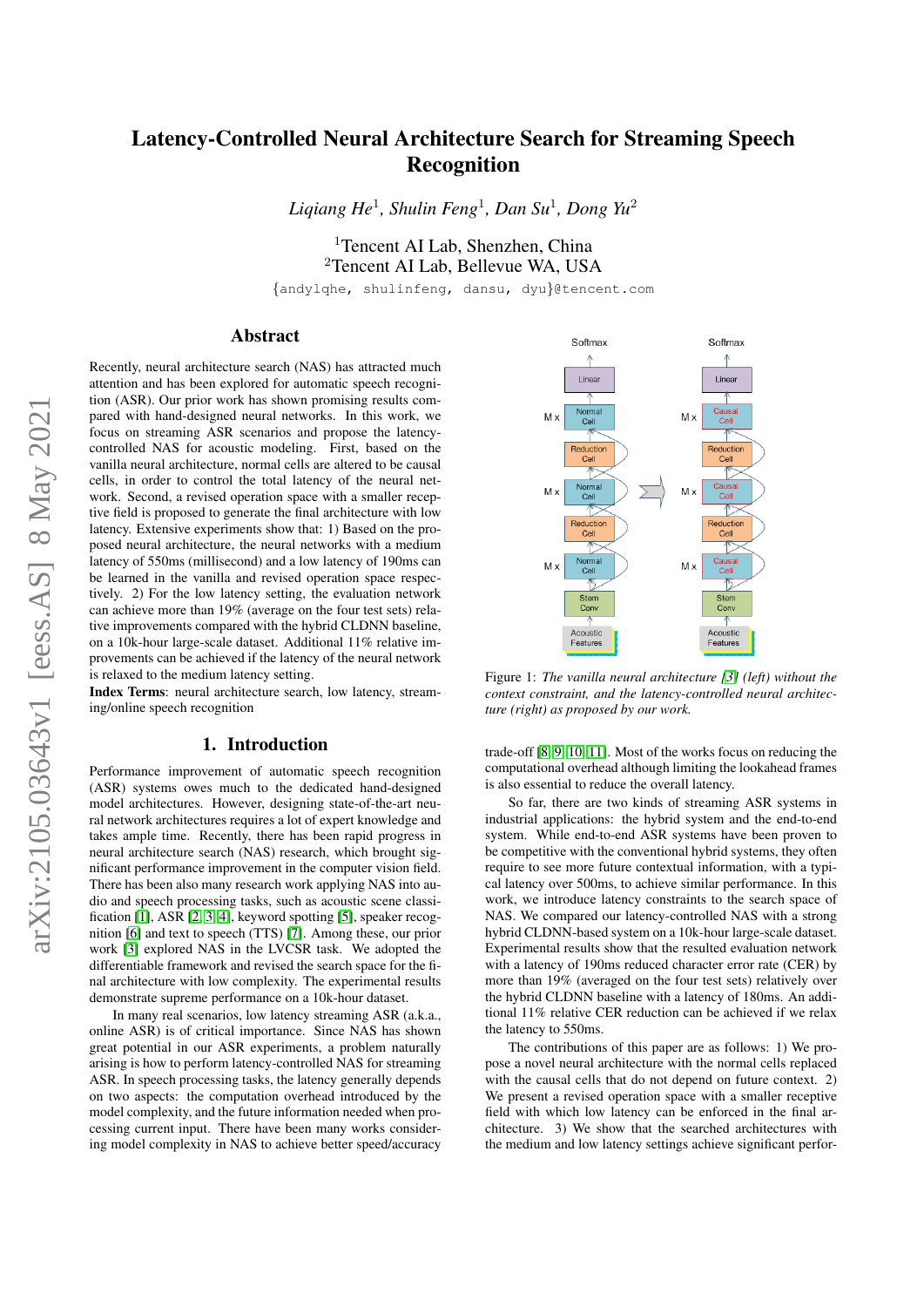<span id="page-1-3"></span>

Figure 2: *Visualization of a stack of operation layers: the vanilla operations (left) in the normal cell, and the causal operations (right) in the causal cell as proposed by our work. Gray dots are represented as the padding nodes.*

mance improvements on the large-scale dataset, compared with the conventional hand-designed model.

# 2. Vanilla Neural Architecture Search

This section gives a brief overview of the NAS method in [\[3\]](#page-4-2), which is the vanilla NAS without the latency constraint, as shown in the left half of Figure [1.](#page-0-0)

In the search phase, following [\[12\]](#page-4-11), the normal cell and the reduction cell are searched as the building blocks of the final architecture. The bi-chain-styled macro architecture [\[13\]](#page-4-12) are adopted, as used in [\[14\]](#page-4-13). The two reduction cells are located at the 1/3 and 2/3 depth of the neural architecture respectively. The micro architecture [\[13\]](#page-4-12) of the cell is a directed acyclic graph consisting of multiple intermediate nodes. Each node is a feature map, and each directed edge is associated with the candidate operation. The input nodes are defined as the outputs of the previous two cells. The output of the cell is obtained by applying a concatenation operation to all the intermediate nodes. Based on DARTS[\[14\]](#page-4-13), a revised search space proposed by [\[3\]](#page-4-2) facilitates the search algorithm to explore the convolutional architectures with low complexity for ASR tasks. Furthermore, progressive differentiable architecture search [\[15\]](#page-4-14) is applied to the search procedure to bridge the depth gap between the search and evaluation phases.

In the evaluation phase, the evaluation networks are constructed with the searched architecture. Following the scalable method [\[12\]](#page-4-11), by changing the number of the normal cells, the evaluation networks can be built with the corresponding model parameters for different ASR applications while keeping the number of the reduction cells unchanged.

# 3. Latency-Controlled Algorithm

The latency-controlled neural architecture proposed by this work modifies the neural architecture [\[3\]](#page-4-2) for streaming ASR, as illustrated in the right half of Figure [1.](#page-0-0)

Section [3.1](#page-1-0) introduces the proposed neural architecture with the causal cells. The causal operations in the causal cell are described in section [3.2.](#page-1-1) Finally, the search spaces with the medium and low latency settings are presented in section [3.3.](#page-1-2)

#### <span id="page-1-0"></span>3.1. Architecture Description

The macro architecture of our NAS [\[3\]](#page-4-2) is shown in the left half of Figure [1.](#page-0-0) The following issues hinder this architecture to be applied in the streaming scenarios: 1) Both the normal and reduction cells are designed without the context constraint, and the receptive field grows with the number of the stacked cells. 2) Concerning the scalable method [\[12\]](#page-4-11), the latency of the evaluation network changes with the number of the stacked cells required by ASR applications. The evaluation networks are generated with very high and uncertain latency, so it's almost impossible to be applied in streaming ASR applications.

To solve the latency problems of the vanilla neural architecture, we propose a novel macro architecture with the normal cells replaced with the causal cells, as shown in the right half of Figure [1.](#page-0-0) Different from the normal cell, operations in the causal cell only depend on the left (history) context. After this modification, the latency of the proposed neural architecture only comes from the reduction cells. Once the structure of the reduction cell is learned, the latency of the evaluation networks is determined. Thus, we only need to control the latency of the reduction cells in the search phase for online streaming applications.

### <span id="page-1-1"></span>3.2. Causal Operations

The vanilla candidate operations [\[3\]](#page-4-2) with the right (future) context dependency in the convolutional cell are as follows: [average pooling, max pooling, separable convolution, dilated separable convolution]. The receptive field, including the right context, grows linearly with the number of the stacked operation layers, as depicted in the left half of Figure [2.](#page-1-3)

Concerning the context constraint, the causal convolution is proposed by WaveNet [\[16\]](#page-4-15), and a masked convolution, equivalent to the causal convolution, is realized in [\[17\]](#page-4-16). Considering all the candidate operations, we adopt the causal convolution [\[16\]](#page-4-15) for the following operations: separable convolution, and dilated separable convolution. Furthermore, we extend this causal method to the remaining operations: average pooling, and max pooling. Through this, we make sure that all the modified operations, namely causal operations, in the search space do not depend on any of the right contexts, as shown in the right half of Figure [2.](#page-1-3) The causal cells composed of the causal operations thus depend on none of the right contexts.

### <span id="page-1-2"></span>3.3. Medium and Low Latency Search Spaces

The latency of the reduction cell is determined by the following aspects: 1) The micro architecture of the searched cell is a principal factor to influence the total latency. 2) The right context dependency of each finally selected operation is another important consideration. Theoretically, the total latency is computed by the summation of the latency of each selected operation in the deepest path of the searched reduction cell.

Concerning the first issue, a range of micro architectures with different latencies can be searched from the same search space with random initial seeds. Theoretically, we can run the architecture search many times and choose the micro architecture with low latency. However, we found empirically that micro architectures with good performance always have high latency.

As for the second issue, the search algorithm automatically searches for the optimal architectures with the corresponding latency based on the different operation spaces. The architec-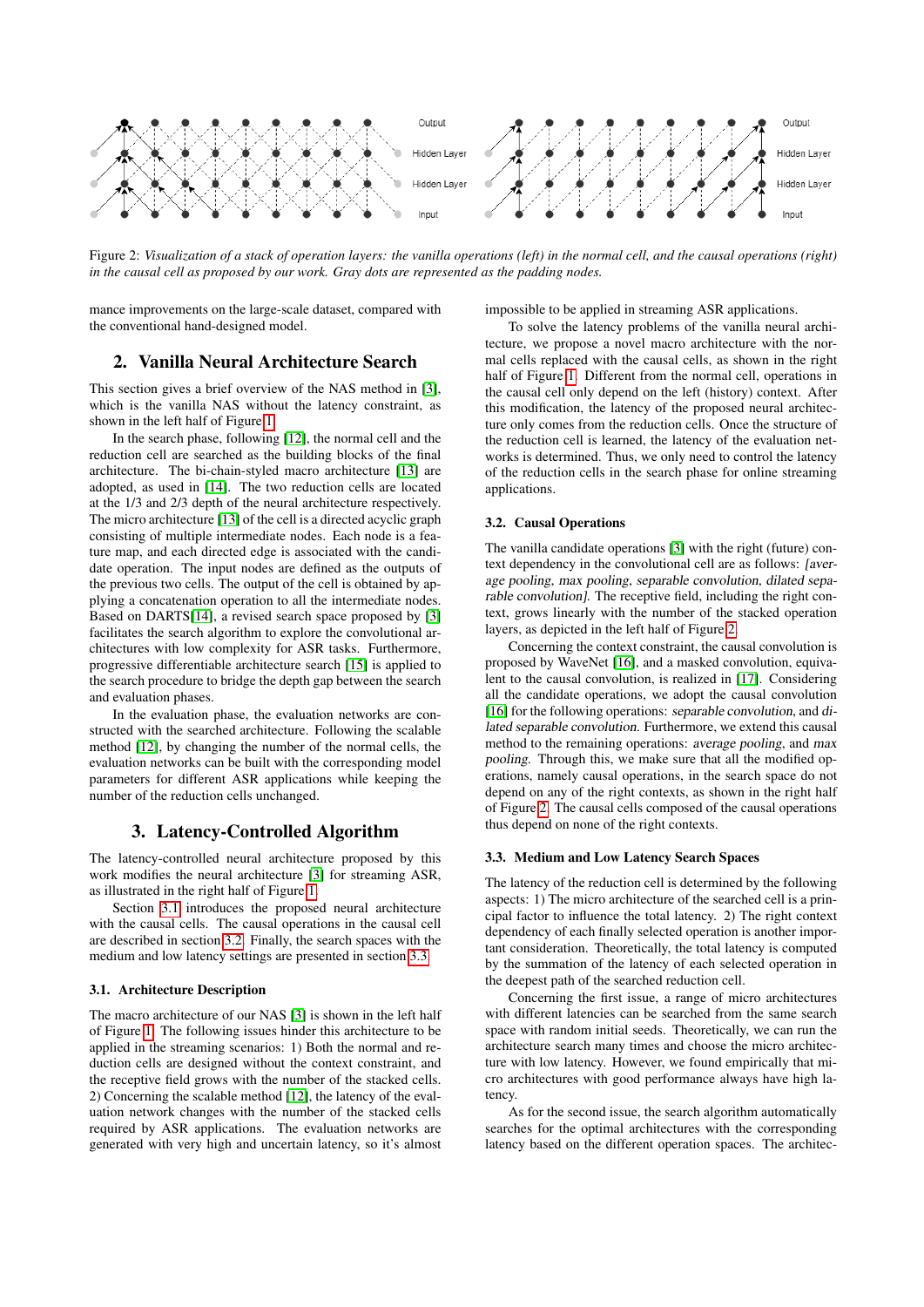<span id="page-2-0"></span>

(c) *Reduction cell learned in the low latency search space.*

Figure 3: *(a) and (c) are the cells (denoted as ASRNET-C with a latency of 190ms) learned in the low latency search space. (b) and (d) are the cells (denoted as ASRNET-D with a latency of 550ms) learned in the medium latency search space.*

ture with low latency can be learned in the dedicated operation space. For comparison, the operation space in [\[3\]](#page-4-2) is adopted for the medium latency search space, which is shared in both the causal and reduction cells. All the candidate operations in the causal cell are with the context constraint as stated in section [3.2.](#page-1-1) The optimal architecture for the medium latency setting is searched in the cited search space, as shown in the right half of Figure [3.](#page-2-0)

For the low latency search space, we propose the candidate set of the revised operation space as following: *[zero, 3x3 max pooling, 3x3 average pooling, 3x3 separable convolution, 5x5 separable convolution, 3x3 dilated separable convolution, 3x1 then 1x3 convolution, 5x1 then 1x5 convolution]*. Compared with the operation space in [\[3\]](#page-4-2), the operations [5x5 dilated separable convolution,  $7x1$  then  $1x7$  convolution] are replaced with the operations  $[3x1]$  then  $1x3$  convolution,  $5x1$  then  $1x5$  convolution] for the smaller receptive fields. Furthermore, sequential modules with a ReLU-Conv-BN order are applied only once to the separable convolution in the revised operation space, while they are stacked twice in [\[3\]](#page-4-2), leading to the double receptive field. As shown in the left half of Figure [3,](#page-2-0) the optimal architecture for the low latency setting is searched in the revised search space.

It should be noted that we use algorithmic latency induced by the right context dependency. Other factors, such as the computation delay of the neural network, are not taken into account. The procedures of the medium and low latency computations are described in section [4.5.](#page-3-0)

# 4. Experiments

#### 4.1. Datasets

AISHELL-1 [\[18\]](#page-4-17) is used as the small proxy dataset in the search phase. To verify the transferability of the searched architecture, two larger corpora are used in the evaluation phase: 1) AISHELL-2 [\[19\]](#page-4-18) dataset, which contains 1000 hours of speech data from 1991 speakers, is used as the medium-scale dataset. 2) A 10k-hour multi-domain dataset [\[20\]](#page-4-19) is used as the largescale dataset. Further, AISEHLL-1 and AISEHLL-2 are augmented with 2-fold speed perturbation [\[21\]](#page-4-20) in the experiments. To make the performance evaluation more comprehensive, re-

sults are reported on three types of test sets, which consist of hand-transcribed anonymized utterances extracted from reading speech (1001 utterances), conversation speech (1538 utterances), and spontaneous speech (2952 utterances). The above test sets are referred to as Read, Chat, and Spon respectively for short. Additionally, the AISHELL-2 development set (2500 utterances, short for DEV), recorded by high fidelity microphone, is used as the test set to provide a public benchmark.

#### 4.2. Training setup

For acoustic features, we use 40-dimensional filterbanks extracted with a 25ms window with a stride of 10ms, extended with temporal first- and second-order differences. The length of the training utterances is filtered by a maximum limit of 1024 frames, and 4-frames-aligned padding was made for the length of each utterance to be fit for the two reduction layers. The CTC (connectionist temporal classification) learning framework is applied in the experiments, and the models are trained with multiple GPUs with BMUF [\[22\]](#page-4-21). We use the CI-syllable-based model units: 1394 Mandarin syllables, 39 English phones, and a blank. A beam search algorithm, using weighted finite-state transducers (WFSTs), performs the first-pass decoding with a pruned 5-gram language model and a second-pass rescoring with RNN model. The performance results are measured by Character Error Rate (CER).

#### 4.3. Architecture Search

Refer to [\[3\]](#page-4-2) for most of the hyperparameters and configurations of the search phase. We randomly split the training set of the AISHELL-1 dataset into two equal subsets, one half for learning network parameters and the other half for tuning the architecture parameters. We divide the search process into three stages [\[15\]](#page-4-14). In each stage, only network parameters are updated in the first 6 epochs, and both architecture and network parameters are alternately trained in the remaining 9 epochs. Following the search space regularization [\[15\]](#page-4-14), the dropout probabilities are applied on the candidate operations [dilated separable convolution, average pooling]. Three sets of the dropout [0.00, 0.00, 0.00], [0.00, 0.05, 0.10], [0.00, 0.10, 0.20] are used, and the values in each set correspond to three stages, respectively. Besides, the discovered causal cells are restricted to keep at most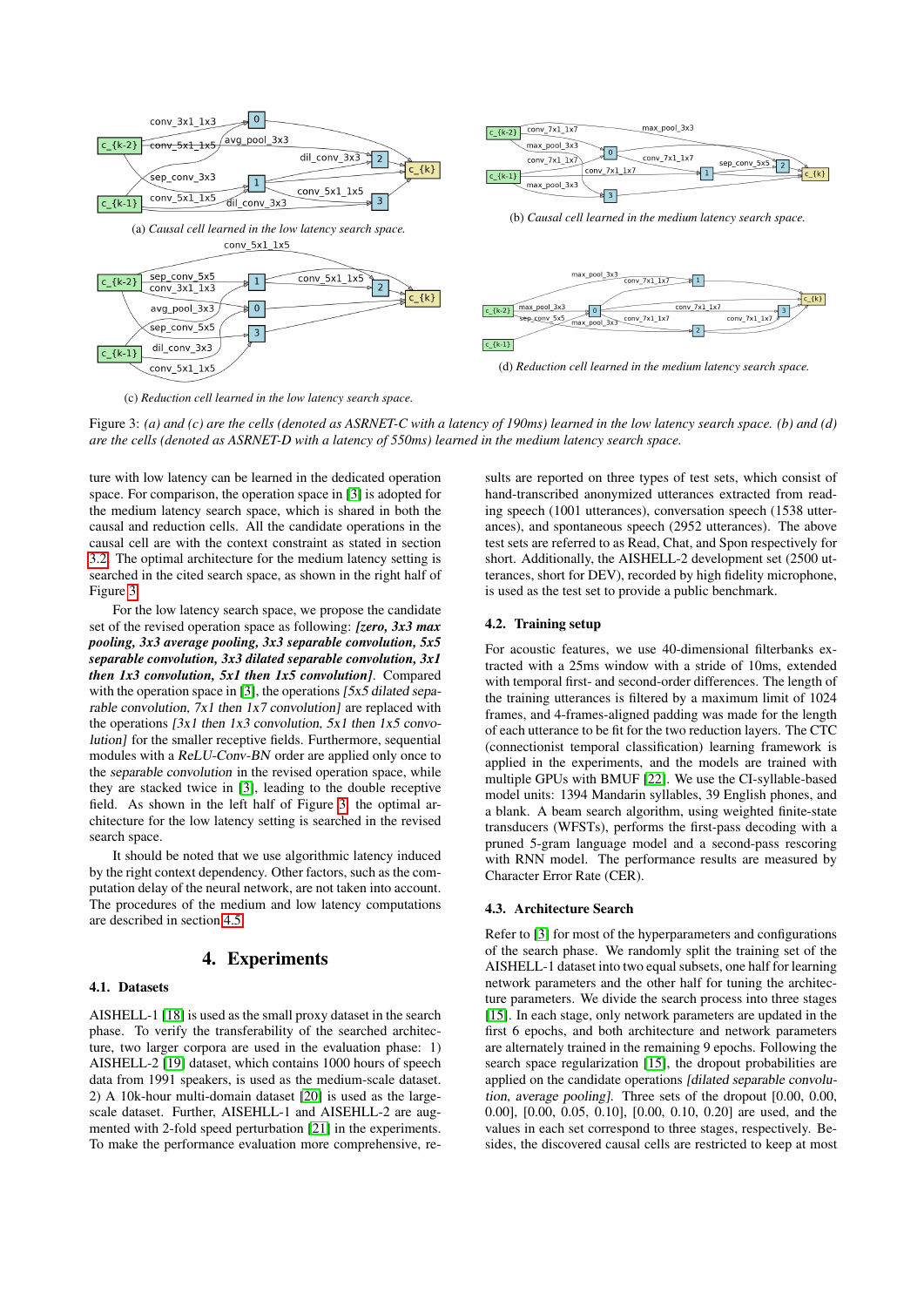<span id="page-3-1"></span>Table 1: *Token accuracies (Acc) and evaluation costs (Cost) of the networks on the AISHELL-1 dataset. Abbreviations: L is the number of cells, and C is the initial number of channels.*

| Small                   | Params<br>(M) | Acc<br>(%) | Cost<br>(hours) |
|-------------------------|---------------|------------|-----------------|
| ASRNET-C $(L=17, C=25)$ | 6.4           | 90.93      | 13.6            |
| $ASRNET-D (L=17,C=22)$  | 6.5           |            |                 |

<span id="page-3-2"></span>Table 2: *Comparison with medium-sized CLDNN on the AISHELL-2 dataset. Rel Imp refers to Relative Improvement.*

| Medium                  | Params | <b>CER</b> | $\overline{Re}$ l Imp |
|-------------------------|--------|------------|-----------------------|
|                         | (M)    | $(\%)$     |                       |
| CLDNN(90ms)             | 37.0   | 8.59       |                       |
| CLDNN (180ms)           | 37.0   | 7.45       |                       |
| ASRNET-C $(L=26, C=30)$ | 11.1   | 6.28       | 15.70                 |
| ASRNET-C $(L=26,C=34)$  | 13.7   | 5.51       | 26.04                 |
| ASRNET-D $(L=26, C=30)$ | 14.4   | 5.71       | 23.36                 |

2 average pooling. To alleviate the influence of randomness, the search process is repeated 3 times with different seeds for each dropout probability setting. Two optimal architectures are searched as follows: ASRNET-C with a low latency of 190ms as shown in the left half of Figure [3,](#page-2-0) and ASRNET-D with a medium latency of 550ms as depicted in the right half of Figure [3.](#page-2-0) The search process takes around 96 hours on 8 Tesla P40 **GPUs** 

### 4.4. Architecture Evaluation

On the AISHELL-1 dataset, the small evaluation networks contain 17 cells with initial channels of 25 and 22 for ASRNET-C and ASRNET-D respectively. The reason for different configurations is to make the model parameters of the two networks similar and ensure the fairness of comparison. Both networks are trained from scratch for 20 epochs with batch size 4 and the token accuracies are measured on the test set. As shown in Table [1,](#page-3-1) the performance of ASRNET-D with higher latency is slightly better than ASRNET-C. The training tasks are performed on 8 Tesla P40 GPUs. The widely used hybrid model CLDNN [\[23,](#page-4-22) [24\]](#page-4-23) is used as the baseline. For the very low latency setting, CLDNN starts with two convolution layers with the kernel size  $5x5$ , and each layer is followed by the max pooling layer with the kernel size  $2x1$  and a stride of  $2x1$ . For the low latency setting, only the kernel size of the convolution layer is changed to  $11x5$ . The first value of the kernel is applied to the time axis and the second one to the frequency axis. Two settings are configured as follows: very low latency of 90ms, and low latency of 180ms.

On the AISHELL-2 dataset, the medium-sized evaluation networks contain 26 cells with initial channels of 30/34 and 30 for ASRNET-C and ASRNET-D respectively. The networks are trained from scratch for 15 epochs with batch size 4. The medium-sized CLDNN consists of 7 LSTM layers with 1024 nodes in each layer. As seen in Table [2,](#page-3-2) ASRNET-C with initial channels of 30 has achieved more than 15% relative improvements compared with the CLDNN baseline for the low latency setting. Based on the same initial configurations, the performance of the network ASRNET-D is better than the network ASRNET-C. However, based on similar model parameters, ASRNET-C with initial channels of 34 performs better than ASRNET-D. The training processes are accelerated by us-

<span id="page-3-3"></span>Table 3: *Comparison with large-sized CLDNN on a 10k-hour dataset. CERs are measured on the four test sets.*

| Large           | Params | Read   | Chat   | Spon   | DEV    |
|-----------------|--------|--------|--------|--------|--------|
|                 | (M)    | $(\%)$ | $(\%)$ | $(\%)$ | $(\%)$ |
| <b>CLDNN</b>    | 55.12  | 3.35   | 32.52  | 31.75  | 6.31   |
| (90ms)          |        |        |        |        |        |
| <b>CLDNN</b>    | 55.15  | 2.95   | 28.78  | 30.87  | 5.73   |
| (180ms)         |        |        |        |        |        |
| <b>ASRNET-C</b> | 32.8   | 2.22   | 25.45  | 24.26  | 4.54   |
| $(L=26, C=56)$  |        |        |        |        |        |
| <b>ASRNET-D</b> | 35.8   | 1.74   | 22.52  | 22.95  | 4.27   |
| $(L=26, C=50)$  |        |        |        |        |        |

ing 24 Tesla P40 GPUs.

On a 10k-hour large-scale dataset, the large evaluation networks contain 26 cells with initial channels of 56 and 50 for ASRNET-C and ASRNET-D respectively. Except for the model parameters, the maximum GPU memory is taken into account for different initial configurations. The networks are trained from scratch for 7 epochs with batch size 4. The largesized CLDNN consists of 7 LSTM layers with 1536 nodes in each layer. As shown in Table [3,](#page-3-3) for the low latency setting, the network has achieved more than 19% (average on the four test sets) relative improvements compared with the CLDNN baseline. More than 11% relative improvements have been achieved by the network with the medium latency setting, compared with the low latency setting. Ablation study indicates that the CLDNN baseline with the low latency setting has obvious performance advantages over the very low latency setting. The training process takes around 7 days on 24 Tesla V100 GPUs.

#### <span id="page-3-0"></span>4.5. Latency Computation

Some considerations in the latency computation are listed as follows: 1) The convolution with the kernel size  $3x3$  in the stem convolution layer produces extra 10ms latency. 2) The reduction cells share the searched architecture with the same algorithmic latency. 3) The latency of the second reduction cell is twice that of the first one for the operations with a stride of 2 at the beginning of the cell. As shown in the lower left of Figure [3,](#page-2-0) the path with the biggest receptive field contains the operations in sequence: 5x5 separable convolution, 5x1 then 1x5 convolution. Based on the 60ms latency of the reduction cell, the total 190ms latency is induced for the low latency setting. As shown in the lower right of Figure [3,](#page-2-0) the path with the biggest receptive field includes: 5x5 separable convolution, 7x1 then 1x7 convolution, 7x1 then 1x7 convolution. Considering the stacked sequential modules with a ReLU-Conv-BN order, the 180ms latency is computed for the reduction cell, so the total 550ms latency is induced for the medium latency setting.

### 5. Conclusions

In this paper, we focus on developing a streaming ASR model with NAS. We modify the macro architecture of NAS to restrict future context, and to search in the revised operation space to generate the architecture with low latency. We tested our method on a 10k-hour large-scale dataset. Experimental results demonstrated the great potential of our proposed approach. For the low latency setting, the searched model achieves 19% relative improvement compared with a CLDNN hybrid baseline model. Future work includes testing our method with transducer-based end-to-end streaming ASR systems.